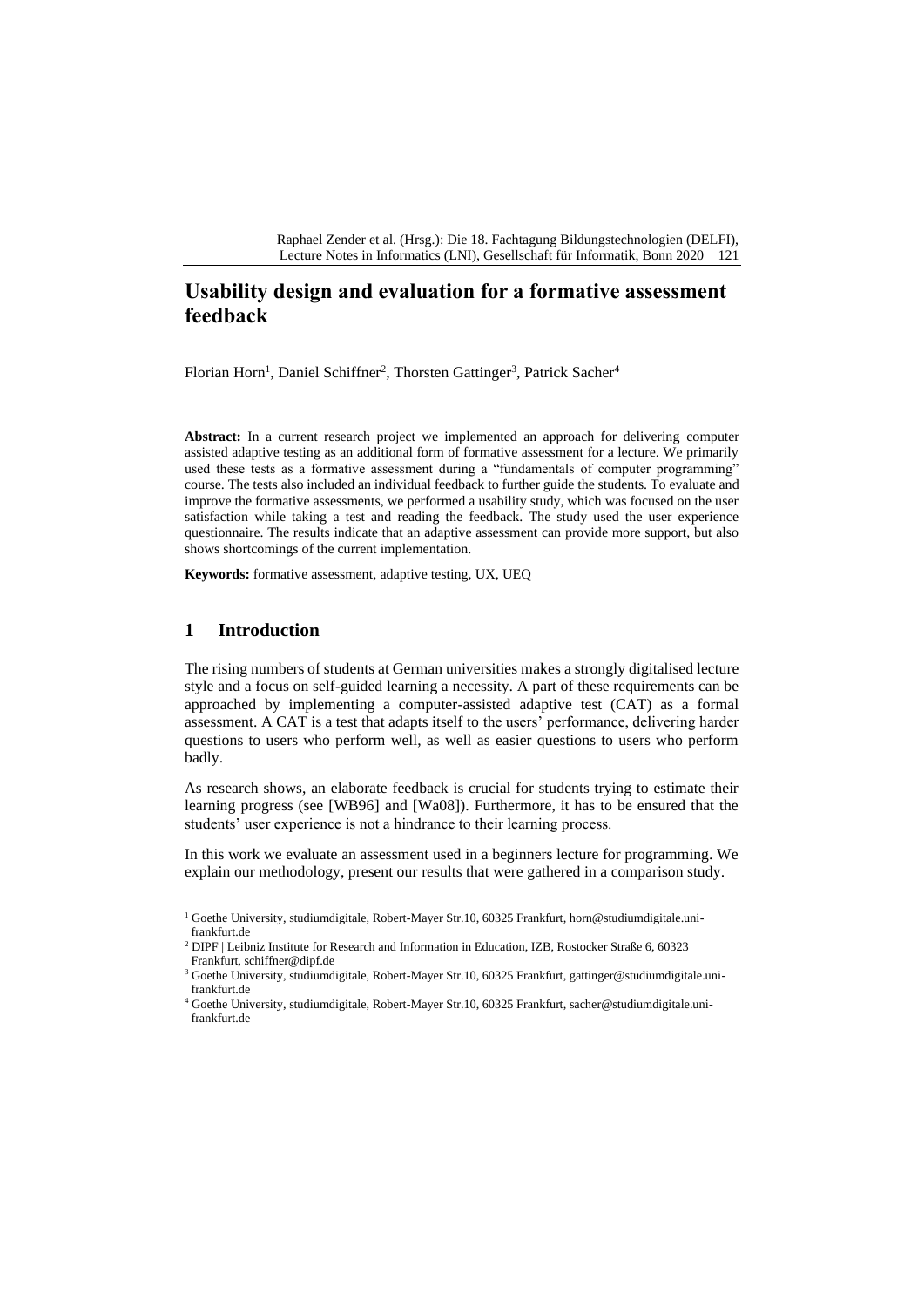#### 122 Florian Horn et al.

# **2 Related Work**

There are different kinds of formative assessments. The survey [MY17] illustrates several, typically used types: Simple multiple choice quizzes, one-minute papers, ePortfolios, student response systems and many other web 2.0 tools.

Furthermore, the survey mentions several implemented formative assessment systems and their usage. Klecker used the learning management system (LMS) Blackboard in 2003 to deliver online multiple choice quizzes to students. These quizzes were instantly checked for correctness and feedback was given immediately [Kl07]. A different approach is taken by CompAssess. CompAssess is a tool for customized assessments with Microsoft Office programs and was evaluated by Brink and Lautenbach [BL11]. It was positively reviewed but had some technical flaws. With PsyCAL (Psychology Computer-Assisted Learning) Buchanan developed a system for multiple choice questions with an instant feedback for wrong choices [Bu00]. The feedback contains excerpts from textbooks to help students understand their wrong answers. For post-graduate students in engineering Burrow et al reviewed three different systems for online formative assessments. Of these, TRIADS (Tripartite Interactive Assessment Delivery Tool) was the best-evaluated system [Bu05]. It may contain up to 40 different interactive questions and provides the correct solutions, as well as the required information, as feedback. The systems evaluation determined it to not be user friendly, but superior to several of its competitors. We used a similar approach of providing students with literature recommendations to revise after the assessment. Rather than providing text excerpts we provided citations.

Other approaches to formative assessments include curriculum-based measurements like the platform quop [Sc19a]. The target audience are pupils from first to sixth grade and the assessed skills are reading, English language and mathematics, starting from fifth grade. After several successful pilot projects this platform was used by over 2000 teachers and 30000 pupils in Hesse [Sc19a]. Lai et al did a user experience study of a web-based formative assessment system for English proficiency [LCC17]. The participants were 28 college students. Their work showed that, given several feedback options in a learning environment (immediate feedback for single questions, delayed feedback for a group questions or immediate feedback for several questions), the option with the highest usability rating was to give a collected feedback for a set of questions. We also used this approach in our formative assessment. The User Experience Questionnaire [LHS08], a questionnaire consisting of 26 Likert scale questions designed to measure the subjective user experience of a software product. The questions consist of opposites and users are tasked with deciding which is more fitting for the software, e.g.: whether the software is more "predictable" or "unpredictable". These 26 questions are then grouped into 6 categories, each summarising a key aspect of the user experience: attractiveness, perspicuity, efficiency, dependability, stimulation and novelty. For each of these categories the means as well as the standard deviations were calculated and the results compared to the UEQ Benchmark data [SHT17], which consists of 401 studies from a broad range of software products. We performed our usability study using the UEQ.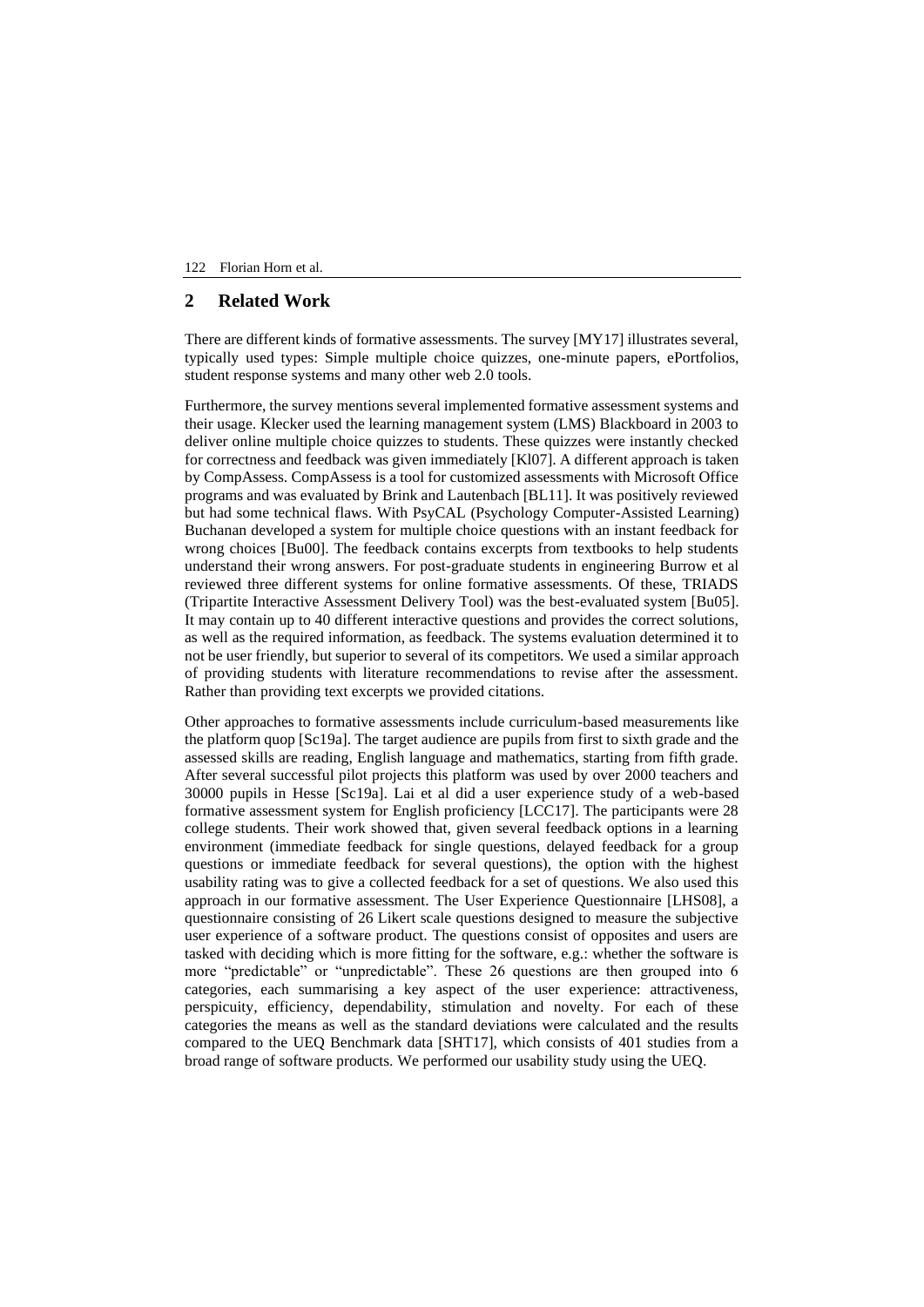Usability design and evaluation for a formative assessment feedback 123

# **3 Implementation**

Our formative assessment is implemented as a web based training and distributed to students as a SCORM module [SC19b]. Each assessment consists of 15 questions selected from a question pool. The questions were calibrated using the item response theory [Lo80]. The adaptive algorithm targets for a difficulty that allows a student to answer half of the questions correctly.



Fig. 1: The visualisation for used in feedback type B. It encodes which questions the student answered correctly (top or bottom), which subject it belongs to (colour) and the difficulty (size, the larger the easier)

Each assessment closes with a feedback presenting an overview of the performance. The basic version (type A) contains only textual feedback, including several performance indicators, a likelihood to solve other questions and literature recommendations. These recommendations varied with the students performance. A struggling student was given basic literature for the lecture, while a competent student received literature for further reading. The feedback does not include results of individual questions. We restrained from giving feedback for individual questions due to a conflict of interest in our design. Originally, we planned to use the assessment both formatively, as well as summatively. Thus, we decided not to leak solutions to questions directly.

We further enhanced the feedback using an additional visualisation (type B), which displays the test run. Correct and incorrect questions are displayed separately, the subject of the question is displayed and the relative difficulty of the question is encoded as well, as explained in figure 1.

We choose to evaluate the effect of including a visualisation in the feedback, since our assessment tool has a basic design and the first informal feedback of students and colleagues indicated that the visual stimulation was low. In addition we were asked for more granular feedback about single questions.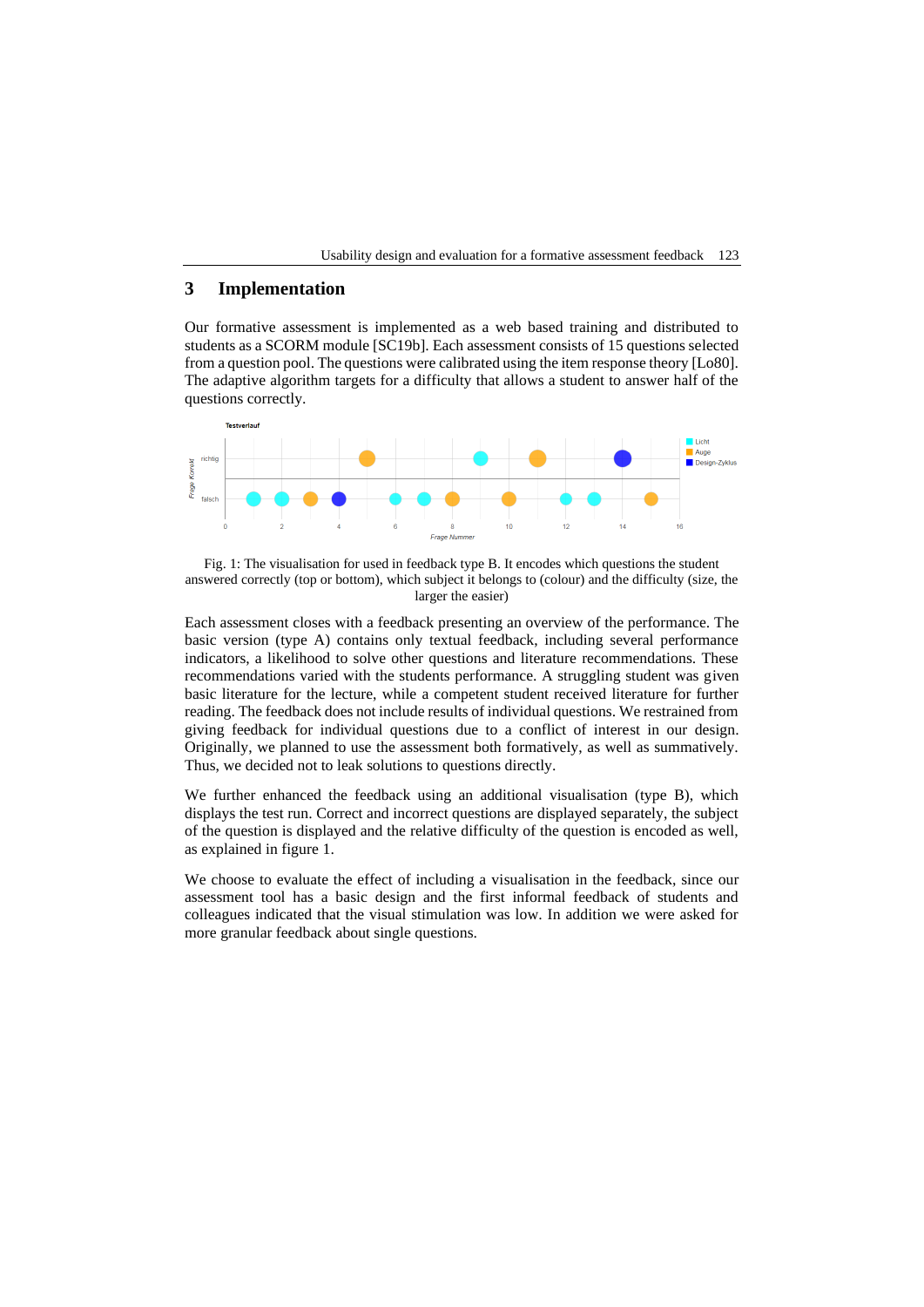#### 124 Florian Horn et al.

# **4 Evaluation**

We conducted a two-fold usability study of our assessment. First, we questioned our students using short questionnaires and open feedback. Secondly, we performed a comparison study of the feedback types with different students. The latter study utilised the user experience questionnaire (UEQ) to get quantitative data. We split our assessment and its feedback to ensure that the evaluation of our feedback prototypes is independent.

Each session was planned for 15 minutes. Students were presented with a short version of a formal assessment, consisting only of 4 base questions types. Afterwards, the first UEQ had to be filled. The objective of this UEQ was to assess the general performance of the assessment tool, without the feedback, and the results are given in 3. Then they are randomly sent to one of feedback versions. The feedback is shown based on a simulated test. Under the premise that it was their feedback, the second UEQ has been filled.

### **5 Results**

The result of the open evaluation  $(N=569)$  was largely considered a net positive. Students enjoyed being kept in flow, making the quizzes equally challenging while still improving their knowledge.

There were two points of critique. The major one was the feedback, especially the inability to tell the correctness of the answers. Students consider it a hindrance when using the formative assessment to study. The literature recommendations were criticised as well, as they were to unspecific.



Fig. 2: UEQ Benchmark Results. The mean line illustrates how our software, i.e. the formal assessment tool, performed compared to the 401 existing benchmarks in the UEQ Benchmark, illustrated via the bar colours [SHT17]. N=85

The usability study  $(N=85)$  was evaluated using tools supplied with the UEO [Us20]. As seen in figure 2, we performed excellently in perspicuity, good in efficiency, above average in attractiveness and dependability and below average in stimulation and novelty.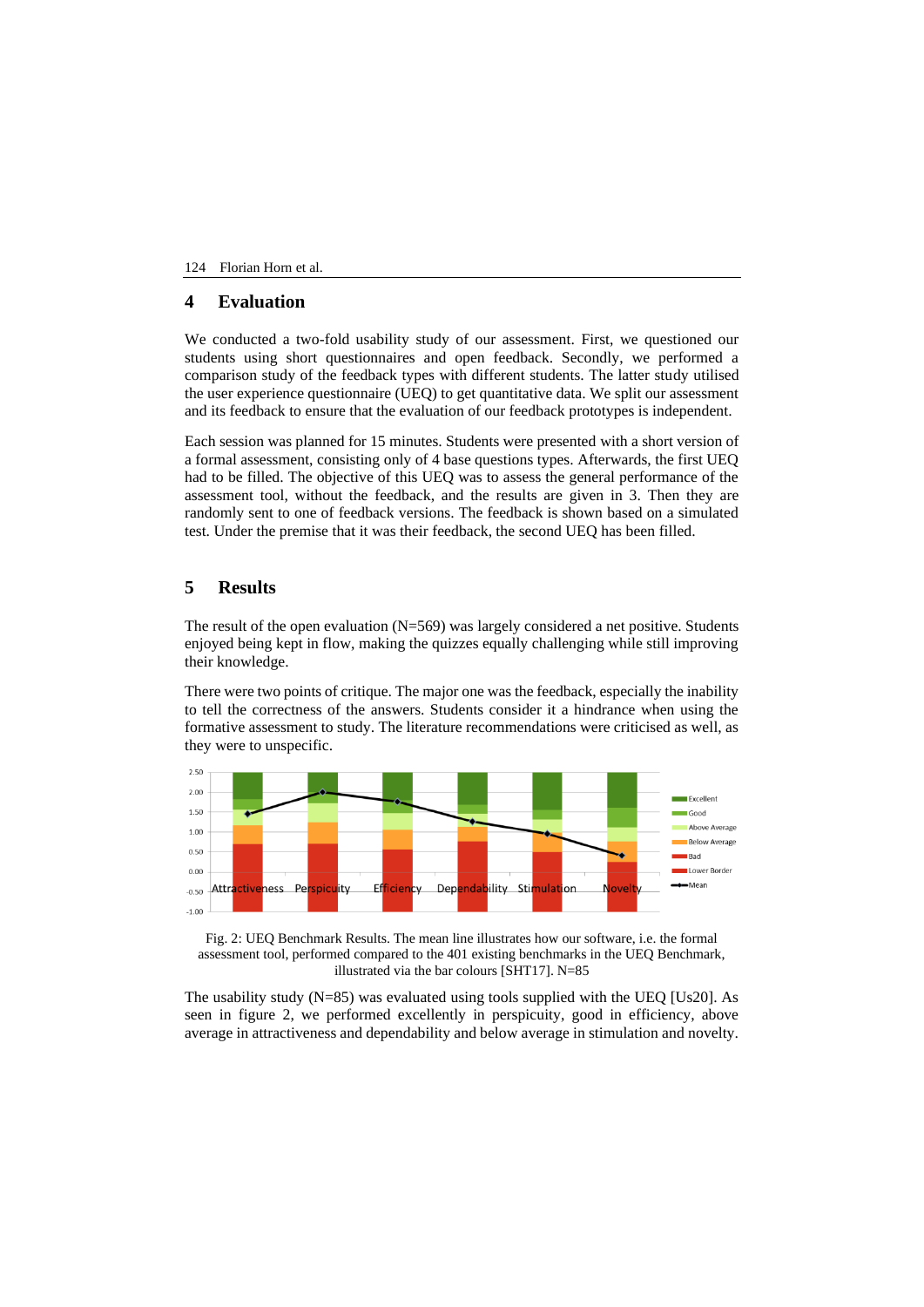Usability design and evaluation for a formative assessment feedback 125

Our main goal was to design a simple and easy to use assessment. This is reflected by our performance in perspicuity, efficiency, attractiveness and dependability. As our design is very basic, our performance in stimulation and novelty is low.

A comparison of the feedback types is illustrated in figure 3 using the UEQs major scales.



Fig. 3: Results of the A-B comparison study, Type A is the feedback iteration that has been shipped to programming students. Type B is the feedback containing information about single correct answers and the visualisation. N=85, 43 participants received Type A, 42 received Type B.

A Student's T-Test, for alpha = 0.05, showed that the changes in perspicuity, dependability and novelty were significant. The changes in perspicuity and dependability were unexpected and contrary to the design goal we had in mind. Also, students are rarely confronted with bubblecharts, which improves the novelty but also decreases the readability of the visualisation. Similar results can be found in [BBG18]. We therefore plan to simplify the visualization.

# **6 Conclusion and Future Work**

Our results indicate that the user experience of a formal assessment and its feedback are equally important and should be evaluated separately.

While being considered helpful, we also discovered several challenges when creating feedback. Our visualisation decreased the overall user satisfaction but increased the novelty.

We plan to enhance the feedback with a layered visualisation to allow for simpler representations while still providing more insights. In addition we plan to only use our assessment as a formative assessment in the future and thus will be able to give further guidance, concerning questions and answers, to students.